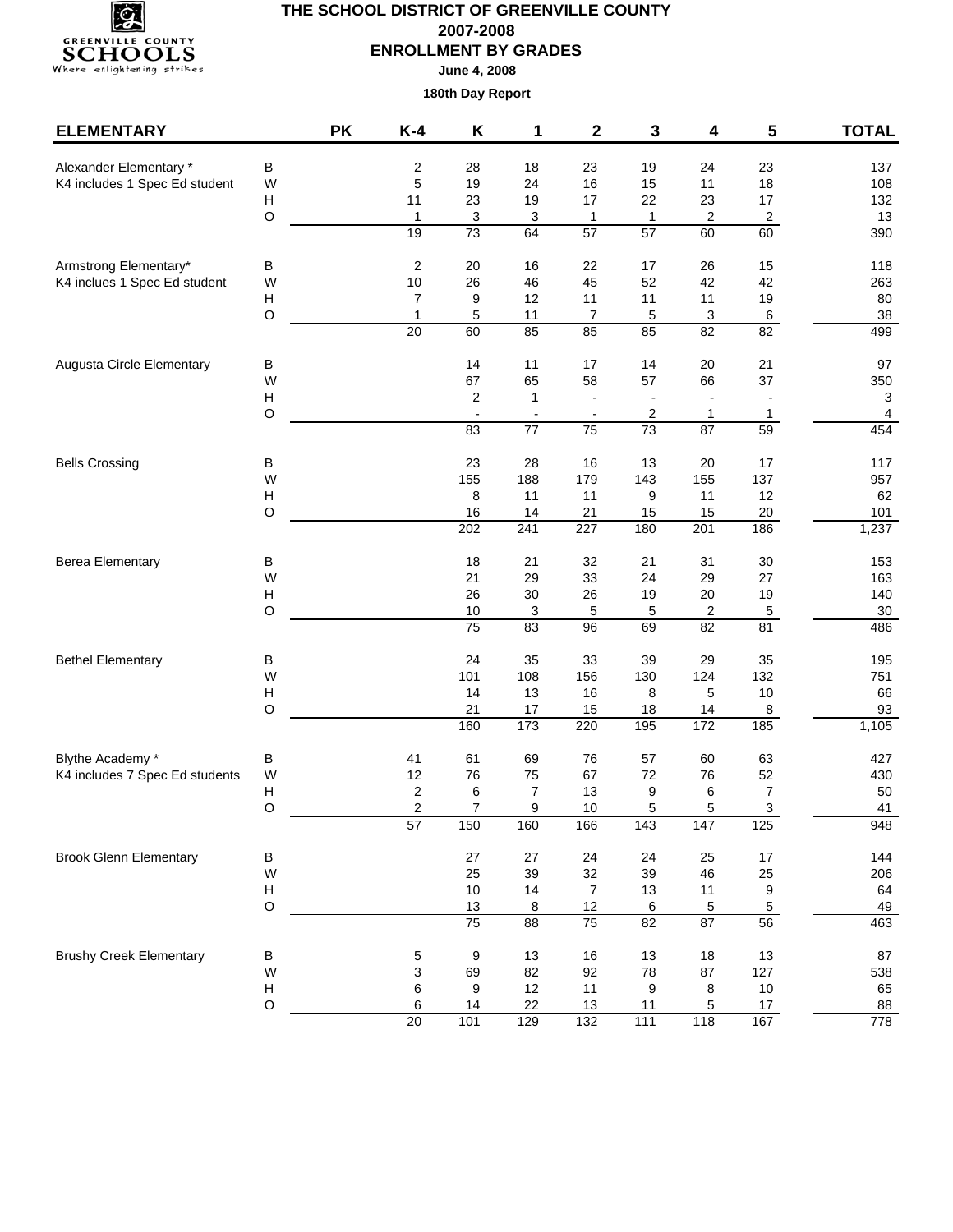

**June 4, 2008**

| <b>ELEMENTARY</b>                                      |             | <b>PK</b> | $K-4$                   | K                       | 1              | 2                     | 3              | 4               | 5                     | <b>TOTAL</b>     |
|--------------------------------------------------------|-------------|-----------|-------------------------|-------------------------|----------------|-----------------------|----------------|-----------------|-----------------------|------------------|
| <b>Bryson Elementary</b>                               | В           |           |                         | 22                      | 30             | 40                    | 39             | 30              | 31                    | 192              |
|                                                        | W           |           |                         | 113                     | 129            | 122                   | 120            | 131             | 112                   | 727              |
|                                                        | H           |           |                         | 9                       | 15             | 14                    | 10             | 12              | 13                    | 73               |
|                                                        | O           |           |                         | 11                      | 6              | 7                     | 9              | 9               | 8                     | 50               |
|                                                        |             |           |                         | $\frac{155}{155}$       | 180            | 183                   | 178            | 182             | 164                   | 1,042            |
| <b>Buena Vista Elementary</b>                          | В           |           |                         | 12                      | 20             | 15                    | 19             | 14              | 15                    | 95               |
|                                                        | W           |           |                         | 76                      | 106            | 104                   | 114            | 103             | 103                   | 606              |
|                                                        | Н           |           |                         | 4                       | $10$           | 9                     | 8              | 9               | 3                     | 43               |
|                                                        | O           |           |                         | 18<br>$\frac{110}{110}$ | 21<br>157      | 12<br>140             | 20<br>161      | 10<br>136       | 13<br>$\frac{1}{134}$ | 94<br>838        |
|                                                        |             |           |                         |                         |                |                       |                |                 |                       |                  |
| Chandler Creek Elementary*<br>K4 has 1 Spec Ed student | В<br>W      |           | 1<br>6                  | 31<br>62                | 30<br>88       | 25<br>77              | 19<br>85       | 18<br>80        | 31<br>93              | 155<br>491       |
|                                                        | н           |           | 9                       | 39                      | 37             | 20                    | 23             | 21              | 13                    | 162              |
|                                                        | $\circ$     |           | 4                       | 6                       | $\overline{7}$ | 11                    | 4              | 9               | $\overline{2}$        | 43               |
|                                                        |             |           | 20                      | $\frac{1}{38}$          | 162            | 133                   | 131            | 128             | 139                   | 851              |
| Cherrydale Elementary*                                 | В           |           | 10                      | 28                      | 29             | 26                    | 30             | 29              | 28                    | 180              |
| K4 has 2 Spec Ed students                              | W           |           | 11                      | 14                      | 24             | 24                    | 24             | 29              | 23                    | 149              |
|                                                        | н           |           | 16                      | 29                      | 25             | 20                    | 16             | 9               | 16                    | 131              |
|                                                        | $\circ$     |           | 3                       | 5                       | 5              | 6                     | 4              | 5               | $\mathbf{3}$          | 31               |
|                                                        |             |           | 40                      | 76                      | 83             | 76                    | 74             | 72              | 70                    | 491              |
| Child Development Center*                              | В           | 34        | 217                     |                         |                |                       |                |                 |                       | 251              |
| K3 has 63 Spec Ed students                             | W           | 38        | 220                     |                         |                |                       |                |                 |                       | 258              |
| K4 has 98 Spec Ed students                             | Н           | 8         | 153                     |                         |                |                       |                |                 |                       | 161              |
| (Note 1)                                               | O           | 5<br>85   | 60<br>650               |                         |                |                       |                |                 |                       | 65<br>735        |
|                                                        |             |           |                         |                         |                | 28                    |                |                 |                       |                  |
| <b>Crestview Elementary</b>                            | в<br>W      |           |                         | 18<br>59                | 39<br>82       | 72                    | 18<br>63       | 28<br>66        | 25<br>73              | 156<br>415       |
|                                                        | H           |           |                         | 20                      | 17             | 12                    | 20             | 10              | 14                    | 93               |
|                                                        | $\circ$     |           |                         | 9                       | 12             | 7                     | $\overline{7}$ | 7               | $\overline{7}$        | 49               |
|                                                        |             |           |                         | 106                     | 150            | 119                   | 108            | $\frac{1}{111}$ | 119                   | $\overline{713}$ |
| Duncan Chapel Elementary *                             | В           | 1         | 6                       | 23                      | 33             | 28                    | 22             | 24              | 27                    | 164              |
| K3 are Spec Ed students                                | W           | 2         | 4                       | 55                      | 48             | 45                    | 55             | 50              | 53                    | 312              |
| K4 has 13 Spec Ed students                             | H           |           | $\overline{\mathbf{c}}$ | 28                      | 29             | 28                    | 20             | 25              | 17                    | 149              |
|                                                        | O           |           | $\overline{2}$          | 10                      | 14             | 8                     | 8              | 5               | 10                    | 57               |
|                                                        |             | 3         | 14                      | 116                     | 124            | 109                   | 105            | 104             | 107                   | 682              |
| East North Street Elementary                           | $\sf B$     |           | 9                       | 45                      | 57             | 42                    | 54             | 62              | 54                    | 323              |
| K4 has 7 Spec Ed students                              | W<br>H      |           | 3                       | 9<br>27                 | 15             | 17<br>27              | 19             | 13              | 17                    | 93               |
|                                                        | $\mathsf O$ |           | 19<br>$\overline{7}$    | 5                       | 19<br>5        | $\overline{c}$        | 18<br>9        | 14<br>4         | 13<br>$\overline{c}$  | 137<br>34        |
|                                                        |             |           | $\overline{38}$         | 86                      | 96             | $\overline{88}$       | 100            | 93              | 86                    | 587              |
| Ellen Woodside Elementary                              | В           |           | 4                       | 18                      | 19             | 22                    | 20             | 31              | 15                    | 129              |
|                                                        | W           |           | 14                      | 81                      | 79             | 79                    | 91             | 83              | 71                    | 498              |
|                                                        | Н           |           | 1                       | 4                       | $\overline{7}$ | 8                     | 4              | 8               | $\mathbf 5$           | $37\,$           |
|                                                        | $\circ$     |           | $\overline{a}$          | 10                      | 4              | 5                     | 1              | 5               | $\mathbf{1}$          | 26               |
|                                                        |             |           | 19                      | $\frac{1}{13}$          | 109            | $\frac{114}{114}$     | 116            | 127             | $\overline{92}$       | 690              |
| Fork Shoals Elementary                                 | в           |           |                         | 9                       | 12             | 12                    | $17$           | 19              | 13                    | 82               |
|                                                        | W           |           |                         | 91                      | 113            | 114                   | 109            | 99              | 96                    | 622              |
|                                                        | H           |           |                         | 3                       | 7              | 6                     | 7              | 3               | 4                     | $30\,$           |
|                                                        | $\circ$     |           |                         | 6<br>109                | 7<br>139       | 5<br>$\overline{137}$ | 3<br>136       | 5<br>126        | 8<br>121              | 34<br>768        |
|                                                        |             |           |                         |                         |                |                       |                |                 |                       |                  |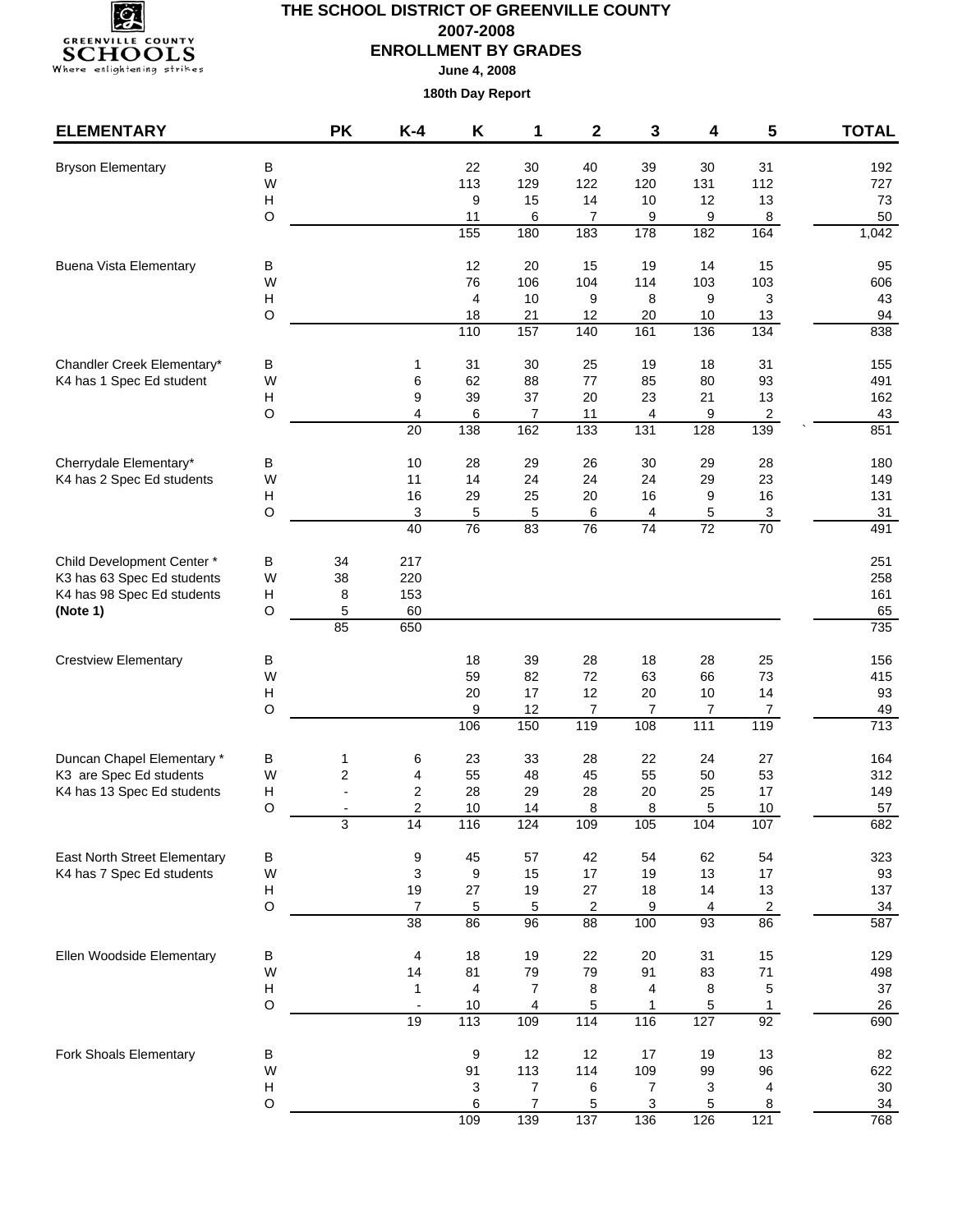

| <b>ELEMENTARY</b>            |                  | <b>PK</b>                                 | $K-4$                           | Κ                     | 1                     | 2                                                                                                                                                                                                                                                                                                                                                                                                                                                                                                                                                                                                                                                                                                                                                                                                                                                                                                                                               | 3                      | 4        | 5                    | <b>TOTAL</b> |
|------------------------------|------------------|-------------------------------------------|---------------------------------|-----------------------|-----------------------|-------------------------------------------------------------------------------------------------------------------------------------------------------------------------------------------------------------------------------------------------------------------------------------------------------------------------------------------------------------------------------------------------------------------------------------------------------------------------------------------------------------------------------------------------------------------------------------------------------------------------------------------------------------------------------------------------------------------------------------------------------------------------------------------------------------------------------------------------------------------------------------------------------------------------------------------------|------------------------|----------|----------------------|--------------|
| Fountain Inn Elementary *    | В                |                                           | 9                               | 34                    | 36                    | 38                                                                                                                                                                                                                                                                                                                                                                                                                                                                                                                                                                                                                                                                                                                                                                                                                                                                                                                                              | 35                     | 36       | 41                   | 229          |
| K4 has 1 Spec Ed student     | W                |                                           | 8                               | 90                    | 96                    | 107                                                                                                                                                                                                                                                                                                                                                                                                                                                                                                                                                                                                                                                                                                                                                                                                                                                                                                                                             | 99                     | 94       | 112                  | 606          |
|                              | Н                |                                           | $\overline{2}$                  | $\overline{7}$        | 5                     |                                                                                                                                                                                                                                                                                                                                                                                                                                                                                                                                                                                                                                                                                                                                                                                                                                                                                                                                                 |                        |          |                      | 41           |
|                              | $\circ$          |                                           | $\overline{\phantom{a}}$<br>19  | 2<br>$\overline{133}$ | 6<br>$\overline{143}$ | $\overline{7}$<br>8<br>6<br>6<br>$\overline{a}$<br>7<br>8<br>4<br>163<br>155<br>147<br>145<br>13<br>16<br>18<br>6<br>84<br>83<br>82<br>77<br>$\overline{7}$<br>11<br>7<br>4<br>$\overline{7}$<br>5<br>6<br>8<br>113<br>97<br>$\frac{1}{112}$<br>$\frac{1}{112}$<br>42<br>47<br>33<br>59<br>49<br>53<br>64<br>54<br>11<br>14<br>10<br>15<br>9<br>12<br>9<br>8<br>$\overline{133}$<br>$\frac{111}{111}$<br>114<br>131<br>53<br>60<br>46<br>64<br>21<br>12<br>25<br>14<br>30<br>22<br>25<br>11<br>5<br>5<br>$\overline{2}$<br>$\mathbf{3}$<br>$\overline{79}$<br>94<br>105<br>120<br>11<br>5<br>5<br>8<br>85<br>109<br>100<br>99<br>3<br>$\overline{2}$<br>$\overline{2}$<br>3<br>3<br>3<br>$\overline{a}$<br>6<br>119<br>110<br>105<br>112<br>57<br>41<br>49<br>47<br>12<br>13<br>13<br>5<br>10 <sup>1</sup><br>12<br>21<br>13<br>4<br>$\mathbf{3}$<br>4<br>$\overline{\phantom{a}}$<br>79<br>$\overline{73}$<br>85<br>67<br>16<br>23<br>21<br>19 | 29<br>$\overline{905}$ |          |                      |              |
|                              |                  |                                           |                                 |                       |                       |                                                                                                                                                                                                                                                                                                                                                                                                                                                                                                                                                                                                                                                                                                                                                                                                                                                                                                                                                 |                        |          |                      |              |
| Gateway Elementary           | В<br>W           |                                           | 5                               | 14                    | 16                    |                                                                                                                                                                                                                                                                                                                                                                                                                                                                                                                                                                                                                                                                                                                                                                                                                                                                                                                                                 |                        |          |                      | 88           |
|                              | H                |                                           | 26<br>5                         | 78<br>9               | 85<br>6               |                                                                                                                                                                                                                                                                                                                                                                                                                                                                                                                                                                                                                                                                                                                                                                                                                                                                                                                                                 |                        |          |                      | 515<br>49    |
|                              | O                |                                           | 4                               | 10                    | 5                     |                                                                                                                                                                                                                                                                                                                                                                                                                                                                                                                                                                                                                                                                                                                                                                                                                                                                                                                                                 |                        |          |                      | 45           |
|                              |                  |                                           | 40                              | $\frac{111}{111}$     | 112                   |                                                                                                                                                                                                                                                                                                                                                                                                                                                                                                                                                                                                                                                                                                                                                                                                                                                                                                                                                 |                        |          |                      | 697          |
| Greenbrier Elementary*       | В                | 1                                         | 10                              | 35                    | 40                    |                                                                                                                                                                                                                                                                                                                                                                                                                                                                                                                                                                                                                                                                                                                                                                                                                                                                                                                                                 |                        |          |                      | 267          |
| K3 has 4 Spec Ed students    | W                | 4                                         | 3                               | 62                    | 65                    |                                                                                                                                                                                                                                                                                                                                                                                                                                                                                                                                                                                                                                                                                                                                                                                                                                                                                                                                                 |                        |          |                      | 354          |
| K4 has 2 Spec Ed students    | н                |                                           | $\overline{7}$                  | 16                    | 13                    |                                                                                                                                                                                                                                                                                                                                                                                                                                                                                                                                                                                                                                                                                                                                                                                                                                                                                                                                                 |                        |          |                      | 86           |
|                              | O                | $\overline{\phantom{a}}$<br>5             | 2<br>$\overline{22}$            | 11<br>124             | 10<br>128             |                                                                                                                                                                                                                                                                                                                                                                                                                                                                                                                                                                                                                                                                                                                                                                                                                                                                                                                                                 |                        |          |                      | 61<br>768    |
|                              |                  |                                           |                                 |                       |                       |                                                                                                                                                                                                                                                                                                                                                                                                                                                                                                                                                                                                                                                                                                                                                                                                                                                                                                                                                 |                        |          |                      |              |
| Grove Elementary*            | В                |                                           | 4                               | 54                    | 57                    |                                                                                                                                                                                                                                                                                                                                                                                                                                                                                                                                                                                                                                                                                                                                                                                                                                                                                                                                                 |                        |          |                      | 338          |
| K4 has 1 Spec Ed student     | W                |                                           | $\mathbf{1}$                    | 21                    | 11                    |                                                                                                                                                                                                                                                                                                                                                                                                                                                                                                                                                                                                                                                                                                                                                                                                                                                                                                                                                 |                        |          |                      | 105          |
|                              | н<br>$\circ$     |                                           | 12<br>$\overline{\phantom{a}}$  | 35<br>$\overline{c}$  | 37<br>6               |                                                                                                                                                                                                                                                                                                                                                                                                                                                                                                                                                                                                                                                                                                                                                                                                                                                                                                                                                 |                        |          |                      | 172<br>23    |
|                              |                  |                                           | $\overline{17}$                 | 112                   | $\frac{111}{111}$     |                                                                                                                                                                                                                                                                                                                                                                                                                                                                                                                                                                                                                                                                                                                                                                                                                                                                                                                                                 |                        |          |                      | 638          |
| Heritage Elementary *        | В                |                                           | 3                               | $\overline{7}$        | $\overline{7}$        |                                                                                                                                                                                                                                                                                                                                                                                                                                                                                                                                                                                                                                                                                                                                                                                                                                                                                                                                                 |                        |          |                      | 46           |
| K3 has 10 Spec Ed students   | W                | 9                                         | 15                              | 66                    | 67                    |                                                                                                                                                                                                                                                                                                                                                                                                                                                                                                                                                                                                                                                                                                                                                                                                                                                                                                                                                 |                        |          |                      | 550          |
| K4 has 3 Spec Ed students    | н                | $\mathbf{1}$                              | $\mathbf{1}$                    | $\overline{c}$        | 4                     |                                                                                                                                                                                                                                                                                                                                                                                                                                                                                                                                                                                                                                                                                                                                                                                                                                                                                                                                                 |                        |          |                      | 18           |
|                              | O                | 2                                         | 1                               | 11                    | 5                     |                                                                                                                                                                                                                                                                                                                                                                                                                                                                                                                                                                                                                                                                                                                                                                                                                                                                                                                                                 |                        |          |                      | 33           |
|                              |                  | 12                                        | 20                              | 86                    | 83                    |                                                                                                                                                                                                                                                                                                                                                                                                                                                                                                                                                                                                                                                                                                                                                                                                                                                                                                                                                 |                        |          |                      | 647          |
| Hollis Academy *             | B                | 2                                         | 20                              | 47                    | 44                    |                                                                                                                                                                                                                                                                                                                                                                                                                                                                                                                                                                                                                                                                                                                                                                                                                                                                                                                                                 |                        |          |                      | 307          |
| K3 has 5 Spec Ed students    | W                | 1                                         | 10                              | 8                     | 11                    |                                                                                                                                                                                                                                                                                                                                                                                                                                                                                                                                                                                                                                                                                                                                                                                                                                                                                                                                                 |                        |          |                      | 73           |
| K4 has 7 Spec Ed students    | н<br>$\mathsf O$ | 3                                         | 21                              | 20                    | 10                    |                                                                                                                                                                                                                                                                                                                                                                                                                                                                                                                                                                                                                                                                                                                                                                                                                                                                                                                                                 |                        |          |                      | 110          |
|                              |                  | $\overline{\phantom{a}}$<br>6             | 7<br>$\overline{58}$            | 6<br>81               | 5<br>70               |                                                                                                                                                                                                                                                                                                                                                                                                                                                                                                                                                                                                                                                                                                                                                                                                                                                                                                                                                 |                        |          |                      | 29<br>519    |
| Lake Forest Elementary *     | В                |                                           | 9                               | 16                    | 11                    |                                                                                                                                                                                                                                                                                                                                                                                                                                                                                                                                                                                                                                                                                                                                                                                                                                                                                                                                                 |                        |          |                      | 115          |
| K4 has 5 Spec Ed students    | W                |                                           | 20                              | 47                    | 54                    | 51                                                                                                                                                                                                                                                                                                                                                                                                                                                                                                                                                                                                                                                                                                                                                                                                                                                                                                                                              | 44                     | 57       | 47                   | 320          |
|                              | н                |                                           | 16                              | 31                    | 32                    | 34                                                                                                                                                                                                                                                                                                                                                                                                                                                                                                                                                                                                                                                                                                                                                                                                                                                                                                                                              | 18                     | 23       | 16                   | 170          |
|                              | O                |                                           | 13                              | 16                    | 16                    | 17                                                                                                                                                                                                                                                                                                                                                                                                                                                                                                                                                                                                                                                                                                                                                                                                                                                                                                                                              | 18                     | 8        | 13                   | 101          |
|                              |                  |                                           | 58                              | 110                   | 113                   | 118                                                                                                                                                                                                                                                                                                                                                                                                                                                                                                                                                                                                                                                                                                                                                                                                                                                                                                                                             | 103                    | 109      | 95                   | 706          |
| Mauldin Elementary *         | $\sf B$          | $\sqrt{2}$                                | 1                               | 33                    | 53                    | 36                                                                                                                                                                                                                                                                                                                                                                                                                                                                                                                                                                                                                                                                                                                                                                                                                                                                                                                                              | 48                     | 50       | 58                   | 281          |
| K3 are Spec Ed students      | W                | $\overline{c}$                            | $\ensuremath{\mathsf{3}}$       | 87                    | 93                    | 82                                                                                                                                                                                                                                                                                                                                                                                                                                                                                                                                                                                                                                                                                                                                                                                                                                                                                                                                              | 100                    | 90       | 103                  | 560          |
| K4 are Spec Ed students      | H<br>$\mathsf O$ | $\frac{1}{2}$<br>$\overline{\phantom{a}}$ | $\blacksquare$<br>$\mathbf{1}$  | 10<br>32              | 6<br>$20\,$           | 13<br>20                                                                                                                                                                                                                                                                                                                                                                                                                                                                                                                                                                                                                                                                                                                                                                                                                                                                                                                                        | 14<br>23               | 16<br>16 | 19<br>13             | 78<br>125    |
|                              |                  |                                           | 5                               | 162                   | 172                   | 151                                                                                                                                                                                                                                                                                                                                                                                                                                                                                                                                                                                                                                                                                                                                                                                                                                                                                                                                             | 185                    | 172      | 193                  | 1,044        |
|                              | В                |                                           | 11                              | 18                    | 28                    | 24                                                                                                                                                                                                                                                                                                                                                                                                                                                                                                                                                                                                                                                                                                                                                                                                                                                                                                                                              | 24                     | 25       | 13                   | 143          |
| Mitchell Road Elementary     | W                |                                           | 8                               | 52                    | 43                    | 54                                                                                                                                                                                                                                                                                                                                                                                                                                                                                                                                                                                                                                                                                                                                                                                                                                                                                                                                              | 41                     | 43       | 57                   | 298          |
|                              | H                |                                           | 15                              | 16                    | 20                    | 11                                                                                                                                                                                                                                                                                                                                                                                                                                                                                                                                                                                                                                                                                                                                                                                                                                                                                                                                              | 9                      | 12       | 10                   | 93           |
|                              | $\hbox{O}$       |                                           | 5                               | 14                    | 9                     | $\bf 8$                                                                                                                                                                                                                                                                                                                                                                                                                                                                                                                                                                                                                                                                                                                                                                                                                                                                                                                                         | $\overline{7}$         | 5        | $\mathbf{2}$         | 50           |
|                              |                  |                                           | 39                              | 100                   | 100                   | $\overline{97}$                                                                                                                                                                                                                                                                                                                                                                                                                                                                                                                                                                                                                                                                                                                                                                                                                                                                                                                                 | 81                     | 85       | 82                   | 584          |
| Monaview Elementary *        | В                |                                           | 8                               | 14                    | 10                    | 15                                                                                                                                                                                                                                                                                                                                                                                                                                                                                                                                                                                                                                                                                                                                                                                                                                                                                                                                              | 18                     | 14       | $17\,$               | 96           |
| K4 has 4 Special Ed students | W                |                                           | 13                              | 21                    | 26                    | 32                                                                                                                                                                                                                                                                                                                                                                                                                                                                                                                                                                                                                                                                                                                                                                                                                                                                                                                                              | 31                     | 28       | 22                   | 173          |
|                              | H<br>$\circ$     |                                           | 14<br>$\ensuremath{\mathsf{3}}$ | 27<br>4               | $30\,$                | 27                                                                                                                                                                                                                                                                                                                                                                                                                                                                                                                                                                                                                                                                                                                                                                                                                                                                                                                                              | 23<br>1                | 26<br>1  | 22<br>$\overline{4}$ | 169<br>18    |
|                              |                  |                                           | 38                              | 66                    | 5<br>$\overline{71}$  | 74                                                                                                                                                                                                                                                                                                                                                                                                                                                                                                                                                                                                                                                                                                                                                                                                                                                                                                                                              | $\overline{73}$        | 69       | 65                   | 456          |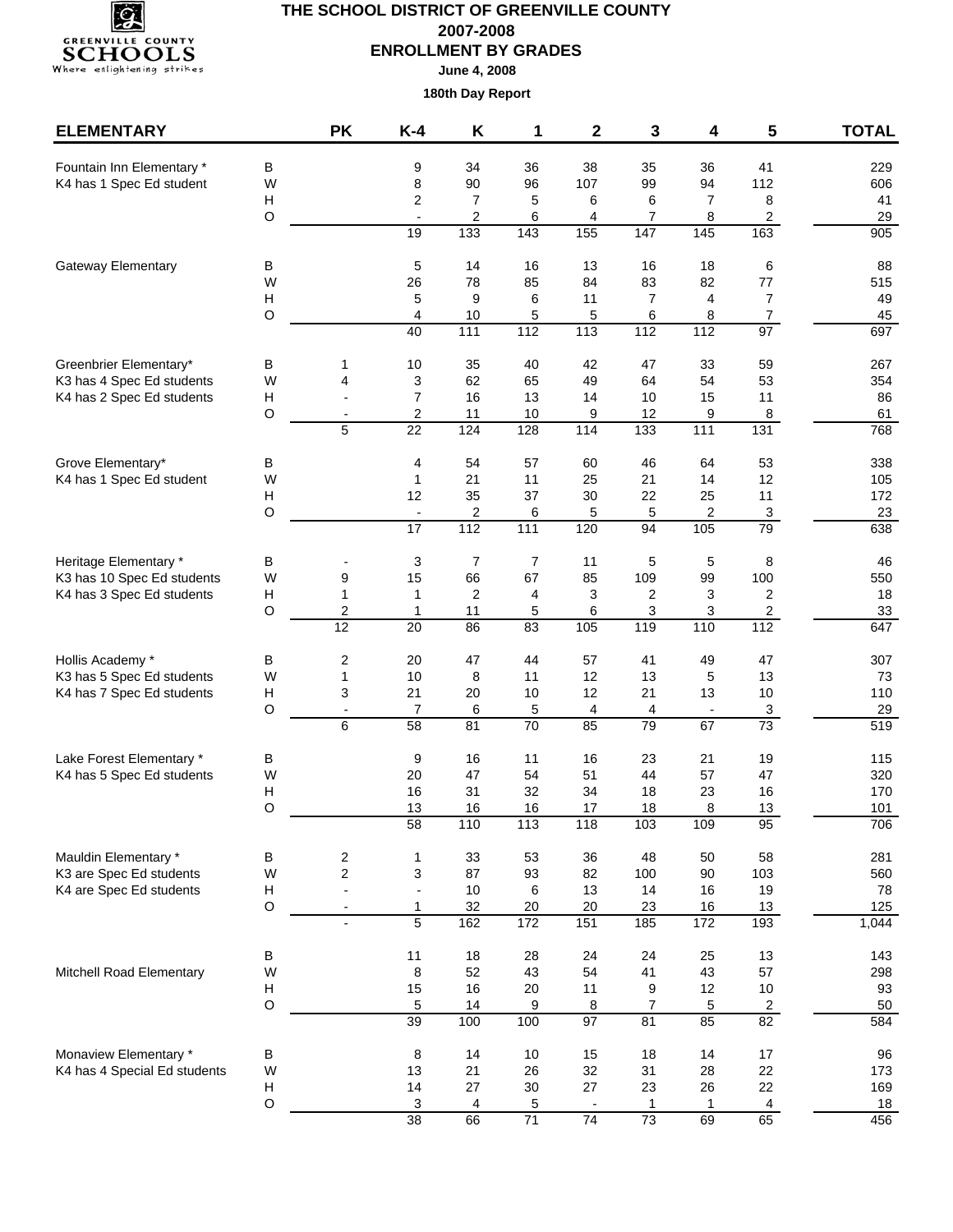

**June 4, 2008**

| В<br>$\overline{\mathbf{c}}$<br>5<br>$\overline{7}$<br>3<br>Mountain View Elementary<br>6<br>$\overline{2}$<br>4<br>29<br>114<br>122<br>116<br>W<br>23<br>124<br>123<br>118<br>740<br>Н<br>3<br>$\overline{7}$<br>3<br>5<br>28<br>5<br>5<br>$\overline{\phantom{a}}$<br>$\mathsf O$<br>2<br>$20\,$<br>$\mathbf{1}$<br>3<br>5<br>5<br>3<br>1<br>121<br>134<br>817<br>$\overline{35}$<br>$\overline{133}$<br>140<br>$\overline{132}$<br>122<br>Oakview Elementary *<br>21<br>22<br>23<br>В<br>$\mathbf{1}$<br>16<br>21<br>11<br>115<br>145<br>169<br>K4 has 10 Spec Ed students<br>W<br>12<br>155<br>168<br>154<br>166<br>969<br>8<br>8<br>10<br>3<br>42<br>Н<br>7<br>6<br>$\mathsf O$<br>21<br>18<br>19<br>20<br>107<br>14<br>15<br>194<br>197<br>215<br>13<br>$\overline{218}$<br>189<br>207<br>1,233<br>Paris Elementary<br>В<br>6<br>8<br>12<br>7<br>12<br>11<br>56<br>W<br>74<br>69<br>82<br>73<br>75<br>64<br>437<br>12<br>8<br>$\overline{4}$<br>3<br>$\boldsymbol{7}$<br>38<br>н<br>4<br>O<br>8<br>2<br>$\overline{2}$<br>28<br>1<br>4<br>11<br>100<br>86<br>109<br>$\overline{88}$<br>$\overline{92}$<br>84<br>559<br>$17$<br>Pelham Road Elementar<br>В<br>15<br>16<br>14<br>11<br>12<br>85<br>W<br>92<br>69<br>81<br>65<br>82<br>69<br>458<br>Н<br>8<br>10<br>6<br>9<br>5<br>44<br>6<br>O<br>13<br>7<br>5<br>14<br>17<br>9<br>65<br>105<br>115<br>92<br>119<br>103<br>118<br>652<br>34<br>23<br>31<br>29<br>38<br>Plain Elementary<br>26<br>181<br>В<br>W<br>113<br>112<br>107<br>139<br>119<br>111<br>701<br>$\overline{7}$<br>H<br>10<br>8<br>11<br>14<br>9<br>59<br>O<br>6<br>6<br>44<br>6<br>10<br>7<br>$9\,$<br>150<br>182<br>169<br>167<br>157<br>160<br>985<br>Robert E Cashion Elem.<br>В<br>53<br>46<br>52<br>52<br>49<br>8<br>40<br>300<br>W<br>36<br>55<br>45<br>40<br>57<br>41<br>278<br>4<br>Н<br>5<br>10<br>11<br>19<br>12<br>15<br>14<br>86<br>O<br>6<br>$\boldsymbol{7}$<br>$\overline{c}$<br>$30\,$<br>6<br>4<br>5<br>$\overline{\phantom{a}}$<br>119<br>17<br>105<br>116<br>121<br>110<br>694<br>106<br>Sara Collins Elementary *<br>45<br>62<br>В<br>41<br>54<br>36<br>38<br>277<br>1<br>W<br>66<br>82<br>76<br>67<br>65<br>430<br>K4 are Spec Ed students<br>3<br>71<br>$\overline{7}$<br>н<br>8<br>11<br>$\overline{4}$<br>4<br>13<br>47<br>O<br>15<br>10<br>10<br>$\overline{2}$<br>8<br>9<br>54<br>148<br>130<br>139<br>118<br>150<br>119<br>4<br>808<br>Simpsonville Elementary *<br>B<br>24<br>26<br>2<br>22<br>19<br>16<br>21<br>130<br>6<br>K3 are Spec Ed students<br>W<br>5<br>54<br>55<br>65<br>85<br>63<br>$77\,$<br>410<br>K4 has 3 Spec Ed students<br>Н<br>12<br>12<br>$\mathbf{1}$<br>20<br>13<br>12<br>10<br>80<br>$\overline{\phantom{a}}$<br>O<br>13<br>$\boldsymbol{9}$<br>$17\,$<br>$\,6\,$<br>59<br>$\mathbf{1}$<br>9<br>4<br>$\overline{\phantom{a}}$<br>103<br>98<br>9<br>6<br>101<br>$\frac{10}{3}$<br>138<br>121<br>679<br><b>Skyland Elementary</b><br>$\sqrt{2}$<br>4<br>3<br>$\overline{2}$<br>7<br>7<br>29<br>В<br>4<br>W<br>27<br>87<br>84<br>96<br>80<br>88<br>83<br>545<br>3<br>Н<br>$\boldsymbol{7}$<br>2<br>$\overline{7}$<br>31<br>6<br>4<br>$\overline{c}$<br>O<br>3<br>$30\,$<br>4<br>4<br>9<br>5<br>4<br>1<br>98<br>99<br>40<br>107<br>94<br>635<br>98<br>99<br>$\boldsymbol{2}$<br>В<br>$\mathbf{1}$<br>3<br>$\sqrt{2}$<br>4<br>Slater Marietta Elementary*<br>$\mathbf{1}$<br>1<br>14<br>64<br>68<br>61<br>K4 has 1 Spec Ed student<br>W<br>29<br>81<br>73<br>64<br>440<br>Н<br>11<br>$\overline{7}$<br>38<br>6<br>3<br>8<br>$\overline{c}$<br>1<br>$\circ$<br>5<br>2<br>4<br>5<br>20<br>1<br>3<br>$\overline{a}$<br>512<br>73<br>81<br>75<br>$\overline{36}$<br>94<br>$\overline{76}$<br>77 | <b>ELEMENTARY</b> | <b>PK</b> | $K-4$ | Κ | 1 | 2 | 3 | 4 | 5 | <b>TOTAL</b> |
|-------------------------------------------------------------------------------------------------------------------------------------------------------------------------------------------------------------------------------------------------------------------------------------------------------------------------------------------------------------------------------------------------------------------------------------------------------------------------------------------------------------------------------------------------------------------------------------------------------------------------------------------------------------------------------------------------------------------------------------------------------------------------------------------------------------------------------------------------------------------------------------------------------------------------------------------------------------------------------------------------------------------------------------------------------------------------------------------------------------------------------------------------------------------------------------------------------------------------------------------------------------------------------------------------------------------------------------------------------------------------------------------------------------------------------------------------------------------------------------------------------------------------------------------------------------------------------------------------------------------------------------------------------------------------------------------------------------------------------------------------------------------------------------------------------------------------------------------------------------------------------------------------------------------------------------------------------------------------------------------------------------------------------------------------------------------------------------------------------------------------------------------------------------------------------------------------------------------------------------------------------------------------------------------------------------------------------------------------------------------------------------------------------------------------------------------------------------------------------------------------------------------------------------------------------------------------------------------------------------------------------------------------------------------------------------------------------------------------------------------------------------------------------------------------------------------------------------------------------------------------------------------------------------------------------------------------------------------------------------------------------------------------------------------------------------------------------------------------------------------------------------------------------------------------------------------------------------------------------------------------------------------------------------------------------------------------------------------------------------------------------------------------------------------------------------------------------------------------------------------------------------------------------------------------------------------------------------------------------------------------------------------------------------------|-------------------|-----------|-------|---|---|---|---|---|---|--------------|
|                                                                                                                                                                                                                                                                                                                                                                                                                                                                                                                                                                                                                                                                                                                                                                                                                                                                                                                                                                                                                                                                                                                                                                                                                                                                                                                                                                                                                                                                                                                                                                                                                                                                                                                                                                                                                                                                                                                                                                                                                                                                                                                                                                                                                                                                                                                                                                                                                                                                                                                                                                                                                                                                                                                                                                                                                                                                                                                                                                                                                                                                                                                                                                                                                                                                                                                                                                                                                                                                                                                                                                                                                                                                   |                   |           |       |   |   |   |   |   |   |              |
|                                                                                                                                                                                                                                                                                                                                                                                                                                                                                                                                                                                                                                                                                                                                                                                                                                                                                                                                                                                                                                                                                                                                                                                                                                                                                                                                                                                                                                                                                                                                                                                                                                                                                                                                                                                                                                                                                                                                                                                                                                                                                                                                                                                                                                                                                                                                                                                                                                                                                                                                                                                                                                                                                                                                                                                                                                                                                                                                                                                                                                                                                                                                                                                                                                                                                                                                                                                                                                                                                                                                                                                                                                                                   |                   |           |       |   |   |   |   |   |   |              |
|                                                                                                                                                                                                                                                                                                                                                                                                                                                                                                                                                                                                                                                                                                                                                                                                                                                                                                                                                                                                                                                                                                                                                                                                                                                                                                                                                                                                                                                                                                                                                                                                                                                                                                                                                                                                                                                                                                                                                                                                                                                                                                                                                                                                                                                                                                                                                                                                                                                                                                                                                                                                                                                                                                                                                                                                                                                                                                                                                                                                                                                                                                                                                                                                                                                                                                                                                                                                                                                                                                                                                                                                                                                                   |                   |           |       |   |   |   |   |   |   |              |
|                                                                                                                                                                                                                                                                                                                                                                                                                                                                                                                                                                                                                                                                                                                                                                                                                                                                                                                                                                                                                                                                                                                                                                                                                                                                                                                                                                                                                                                                                                                                                                                                                                                                                                                                                                                                                                                                                                                                                                                                                                                                                                                                                                                                                                                                                                                                                                                                                                                                                                                                                                                                                                                                                                                                                                                                                                                                                                                                                                                                                                                                                                                                                                                                                                                                                                                                                                                                                                                                                                                                                                                                                                                                   |                   |           |       |   |   |   |   |   |   |              |
|                                                                                                                                                                                                                                                                                                                                                                                                                                                                                                                                                                                                                                                                                                                                                                                                                                                                                                                                                                                                                                                                                                                                                                                                                                                                                                                                                                                                                                                                                                                                                                                                                                                                                                                                                                                                                                                                                                                                                                                                                                                                                                                                                                                                                                                                                                                                                                                                                                                                                                                                                                                                                                                                                                                                                                                                                                                                                                                                                                                                                                                                                                                                                                                                                                                                                                                                                                                                                                                                                                                                                                                                                                                                   |                   |           |       |   |   |   |   |   |   |              |
|                                                                                                                                                                                                                                                                                                                                                                                                                                                                                                                                                                                                                                                                                                                                                                                                                                                                                                                                                                                                                                                                                                                                                                                                                                                                                                                                                                                                                                                                                                                                                                                                                                                                                                                                                                                                                                                                                                                                                                                                                                                                                                                                                                                                                                                                                                                                                                                                                                                                                                                                                                                                                                                                                                                                                                                                                                                                                                                                                                                                                                                                                                                                                                                                                                                                                                                                                                                                                                                                                                                                                                                                                                                                   |                   |           |       |   |   |   |   |   |   |              |
|                                                                                                                                                                                                                                                                                                                                                                                                                                                                                                                                                                                                                                                                                                                                                                                                                                                                                                                                                                                                                                                                                                                                                                                                                                                                                                                                                                                                                                                                                                                                                                                                                                                                                                                                                                                                                                                                                                                                                                                                                                                                                                                                                                                                                                                                                                                                                                                                                                                                                                                                                                                                                                                                                                                                                                                                                                                                                                                                                                                                                                                                                                                                                                                                                                                                                                                                                                                                                                                                                                                                                                                                                                                                   |                   |           |       |   |   |   |   |   |   |              |
|                                                                                                                                                                                                                                                                                                                                                                                                                                                                                                                                                                                                                                                                                                                                                                                                                                                                                                                                                                                                                                                                                                                                                                                                                                                                                                                                                                                                                                                                                                                                                                                                                                                                                                                                                                                                                                                                                                                                                                                                                                                                                                                                                                                                                                                                                                                                                                                                                                                                                                                                                                                                                                                                                                                                                                                                                                                                                                                                                                                                                                                                                                                                                                                                                                                                                                                                                                                                                                                                                                                                                                                                                                                                   |                   |           |       |   |   |   |   |   |   |              |
|                                                                                                                                                                                                                                                                                                                                                                                                                                                                                                                                                                                                                                                                                                                                                                                                                                                                                                                                                                                                                                                                                                                                                                                                                                                                                                                                                                                                                                                                                                                                                                                                                                                                                                                                                                                                                                                                                                                                                                                                                                                                                                                                                                                                                                                                                                                                                                                                                                                                                                                                                                                                                                                                                                                                                                                                                                                                                                                                                                                                                                                                                                                                                                                                                                                                                                                                                                                                                                                                                                                                                                                                                                                                   |                   |           |       |   |   |   |   |   |   |              |
|                                                                                                                                                                                                                                                                                                                                                                                                                                                                                                                                                                                                                                                                                                                                                                                                                                                                                                                                                                                                                                                                                                                                                                                                                                                                                                                                                                                                                                                                                                                                                                                                                                                                                                                                                                                                                                                                                                                                                                                                                                                                                                                                                                                                                                                                                                                                                                                                                                                                                                                                                                                                                                                                                                                                                                                                                                                                                                                                                                                                                                                                                                                                                                                                                                                                                                                                                                                                                                                                                                                                                                                                                                                                   |                   |           |       |   |   |   |   |   |   |              |
|                                                                                                                                                                                                                                                                                                                                                                                                                                                                                                                                                                                                                                                                                                                                                                                                                                                                                                                                                                                                                                                                                                                                                                                                                                                                                                                                                                                                                                                                                                                                                                                                                                                                                                                                                                                                                                                                                                                                                                                                                                                                                                                                                                                                                                                                                                                                                                                                                                                                                                                                                                                                                                                                                                                                                                                                                                                                                                                                                                                                                                                                                                                                                                                                                                                                                                                                                                                                                                                                                                                                                                                                                                                                   |                   |           |       |   |   |   |   |   |   |              |
|                                                                                                                                                                                                                                                                                                                                                                                                                                                                                                                                                                                                                                                                                                                                                                                                                                                                                                                                                                                                                                                                                                                                                                                                                                                                                                                                                                                                                                                                                                                                                                                                                                                                                                                                                                                                                                                                                                                                                                                                                                                                                                                                                                                                                                                                                                                                                                                                                                                                                                                                                                                                                                                                                                                                                                                                                                                                                                                                                                                                                                                                                                                                                                                                                                                                                                                                                                                                                                                                                                                                                                                                                                                                   |                   |           |       |   |   |   |   |   |   |              |
|                                                                                                                                                                                                                                                                                                                                                                                                                                                                                                                                                                                                                                                                                                                                                                                                                                                                                                                                                                                                                                                                                                                                                                                                                                                                                                                                                                                                                                                                                                                                                                                                                                                                                                                                                                                                                                                                                                                                                                                                                                                                                                                                                                                                                                                                                                                                                                                                                                                                                                                                                                                                                                                                                                                                                                                                                                                                                                                                                                                                                                                                                                                                                                                                                                                                                                                                                                                                                                                                                                                                                                                                                                                                   |                   |           |       |   |   |   |   |   |   |              |
|                                                                                                                                                                                                                                                                                                                                                                                                                                                                                                                                                                                                                                                                                                                                                                                                                                                                                                                                                                                                                                                                                                                                                                                                                                                                                                                                                                                                                                                                                                                                                                                                                                                                                                                                                                                                                                                                                                                                                                                                                                                                                                                                                                                                                                                                                                                                                                                                                                                                                                                                                                                                                                                                                                                                                                                                                                                                                                                                                                                                                                                                                                                                                                                                                                                                                                                                                                                                                                                                                                                                                                                                                                                                   |                   |           |       |   |   |   |   |   |   |              |
|                                                                                                                                                                                                                                                                                                                                                                                                                                                                                                                                                                                                                                                                                                                                                                                                                                                                                                                                                                                                                                                                                                                                                                                                                                                                                                                                                                                                                                                                                                                                                                                                                                                                                                                                                                                                                                                                                                                                                                                                                                                                                                                                                                                                                                                                                                                                                                                                                                                                                                                                                                                                                                                                                                                                                                                                                                                                                                                                                                                                                                                                                                                                                                                                                                                                                                                                                                                                                                                                                                                                                                                                                                                                   |                   |           |       |   |   |   |   |   |   |              |
|                                                                                                                                                                                                                                                                                                                                                                                                                                                                                                                                                                                                                                                                                                                                                                                                                                                                                                                                                                                                                                                                                                                                                                                                                                                                                                                                                                                                                                                                                                                                                                                                                                                                                                                                                                                                                                                                                                                                                                                                                                                                                                                                                                                                                                                                                                                                                                                                                                                                                                                                                                                                                                                                                                                                                                                                                                                                                                                                                                                                                                                                                                                                                                                                                                                                                                                                                                                                                                                                                                                                                                                                                                                                   |                   |           |       |   |   |   |   |   |   |              |
|                                                                                                                                                                                                                                                                                                                                                                                                                                                                                                                                                                                                                                                                                                                                                                                                                                                                                                                                                                                                                                                                                                                                                                                                                                                                                                                                                                                                                                                                                                                                                                                                                                                                                                                                                                                                                                                                                                                                                                                                                                                                                                                                                                                                                                                                                                                                                                                                                                                                                                                                                                                                                                                                                                                                                                                                                                                                                                                                                                                                                                                                                                                                                                                                                                                                                                                                                                                                                                                                                                                                                                                                                                                                   |                   |           |       |   |   |   |   |   |   |              |
|                                                                                                                                                                                                                                                                                                                                                                                                                                                                                                                                                                                                                                                                                                                                                                                                                                                                                                                                                                                                                                                                                                                                                                                                                                                                                                                                                                                                                                                                                                                                                                                                                                                                                                                                                                                                                                                                                                                                                                                                                                                                                                                                                                                                                                                                                                                                                                                                                                                                                                                                                                                                                                                                                                                                                                                                                                                                                                                                                                                                                                                                                                                                                                                                                                                                                                                                                                                                                                                                                                                                                                                                                                                                   |                   |           |       |   |   |   |   |   |   |              |
|                                                                                                                                                                                                                                                                                                                                                                                                                                                                                                                                                                                                                                                                                                                                                                                                                                                                                                                                                                                                                                                                                                                                                                                                                                                                                                                                                                                                                                                                                                                                                                                                                                                                                                                                                                                                                                                                                                                                                                                                                                                                                                                                                                                                                                                                                                                                                                                                                                                                                                                                                                                                                                                                                                                                                                                                                                                                                                                                                                                                                                                                                                                                                                                                                                                                                                                                                                                                                                                                                                                                                                                                                                                                   |                   |           |       |   |   |   |   |   |   |              |
|                                                                                                                                                                                                                                                                                                                                                                                                                                                                                                                                                                                                                                                                                                                                                                                                                                                                                                                                                                                                                                                                                                                                                                                                                                                                                                                                                                                                                                                                                                                                                                                                                                                                                                                                                                                                                                                                                                                                                                                                                                                                                                                                                                                                                                                                                                                                                                                                                                                                                                                                                                                                                                                                                                                                                                                                                                                                                                                                                                                                                                                                                                                                                                                                                                                                                                                                                                                                                                                                                                                                                                                                                                                                   |                   |           |       |   |   |   |   |   |   |              |
|                                                                                                                                                                                                                                                                                                                                                                                                                                                                                                                                                                                                                                                                                                                                                                                                                                                                                                                                                                                                                                                                                                                                                                                                                                                                                                                                                                                                                                                                                                                                                                                                                                                                                                                                                                                                                                                                                                                                                                                                                                                                                                                                                                                                                                                                                                                                                                                                                                                                                                                                                                                                                                                                                                                                                                                                                                                                                                                                                                                                                                                                                                                                                                                                                                                                                                                                                                                                                                                                                                                                                                                                                                                                   |                   |           |       |   |   |   |   |   |   |              |
|                                                                                                                                                                                                                                                                                                                                                                                                                                                                                                                                                                                                                                                                                                                                                                                                                                                                                                                                                                                                                                                                                                                                                                                                                                                                                                                                                                                                                                                                                                                                                                                                                                                                                                                                                                                                                                                                                                                                                                                                                                                                                                                                                                                                                                                                                                                                                                                                                                                                                                                                                                                                                                                                                                                                                                                                                                                                                                                                                                                                                                                                                                                                                                                                                                                                                                                                                                                                                                                                                                                                                                                                                                                                   |                   |           |       |   |   |   |   |   |   |              |
|                                                                                                                                                                                                                                                                                                                                                                                                                                                                                                                                                                                                                                                                                                                                                                                                                                                                                                                                                                                                                                                                                                                                                                                                                                                                                                                                                                                                                                                                                                                                                                                                                                                                                                                                                                                                                                                                                                                                                                                                                                                                                                                                                                                                                                                                                                                                                                                                                                                                                                                                                                                                                                                                                                                                                                                                                                                                                                                                                                                                                                                                                                                                                                                                                                                                                                                                                                                                                                                                                                                                                                                                                                                                   |                   |           |       |   |   |   |   |   |   |              |
|                                                                                                                                                                                                                                                                                                                                                                                                                                                                                                                                                                                                                                                                                                                                                                                                                                                                                                                                                                                                                                                                                                                                                                                                                                                                                                                                                                                                                                                                                                                                                                                                                                                                                                                                                                                                                                                                                                                                                                                                                                                                                                                                                                                                                                                                                                                                                                                                                                                                                                                                                                                                                                                                                                                                                                                                                                                                                                                                                                                                                                                                                                                                                                                                                                                                                                                                                                                                                                                                                                                                                                                                                                                                   |                   |           |       |   |   |   |   |   |   |              |
|                                                                                                                                                                                                                                                                                                                                                                                                                                                                                                                                                                                                                                                                                                                                                                                                                                                                                                                                                                                                                                                                                                                                                                                                                                                                                                                                                                                                                                                                                                                                                                                                                                                                                                                                                                                                                                                                                                                                                                                                                                                                                                                                                                                                                                                                                                                                                                                                                                                                                                                                                                                                                                                                                                                                                                                                                                                                                                                                                                                                                                                                                                                                                                                                                                                                                                                                                                                                                                                                                                                                                                                                                                                                   |                   |           |       |   |   |   |   |   |   |              |
|                                                                                                                                                                                                                                                                                                                                                                                                                                                                                                                                                                                                                                                                                                                                                                                                                                                                                                                                                                                                                                                                                                                                                                                                                                                                                                                                                                                                                                                                                                                                                                                                                                                                                                                                                                                                                                                                                                                                                                                                                                                                                                                                                                                                                                                                                                                                                                                                                                                                                                                                                                                                                                                                                                                                                                                                                                                                                                                                                                                                                                                                                                                                                                                                                                                                                                                                                                                                                                                                                                                                                                                                                                                                   |                   |           |       |   |   |   |   |   |   |              |
|                                                                                                                                                                                                                                                                                                                                                                                                                                                                                                                                                                                                                                                                                                                                                                                                                                                                                                                                                                                                                                                                                                                                                                                                                                                                                                                                                                                                                                                                                                                                                                                                                                                                                                                                                                                                                                                                                                                                                                                                                                                                                                                                                                                                                                                                                                                                                                                                                                                                                                                                                                                                                                                                                                                                                                                                                                                                                                                                                                                                                                                                                                                                                                                                                                                                                                                                                                                                                                                                                                                                                                                                                                                                   |                   |           |       |   |   |   |   |   |   |              |
|                                                                                                                                                                                                                                                                                                                                                                                                                                                                                                                                                                                                                                                                                                                                                                                                                                                                                                                                                                                                                                                                                                                                                                                                                                                                                                                                                                                                                                                                                                                                                                                                                                                                                                                                                                                                                                                                                                                                                                                                                                                                                                                                                                                                                                                                                                                                                                                                                                                                                                                                                                                                                                                                                                                                                                                                                                                                                                                                                                                                                                                                                                                                                                                                                                                                                                                                                                                                                                                                                                                                                                                                                                                                   |                   |           |       |   |   |   |   |   |   |              |
|                                                                                                                                                                                                                                                                                                                                                                                                                                                                                                                                                                                                                                                                                                                                                                                                                                                                                                                                                                                                                                                                                                                                                                                                                                                                                                                                                                                                                                                                                                                                                                                                                                                                                                                                                                                                                                                                                                                                                                                                                                                                                                                                                                                                                                                                                                                                                                                                                                                                                                                                                                                                                                                                                                                                                                                                                                                                                                                                                                                                                                                                                                                                                                                                                                                                                                                                                                                                                                                                                                                                                                                                                                                                   |                   |           |       |   |   |   |   |   |   |              |
|                                                                                                                                                                                                                                                                                                                                                                                                                                                                                                                                                                                                                                                                                                                                                                                                                                                                                                                                                                                                                                                                                                                                                                                                                                                                                                                                                                                                                                                                                                                                                                                                                                                                                                                                                                                                                                                                                                                                                                                                                                                                                                                                                                                                                                                                                                                                                                                                                                                                                                                                                                                                                                                                                                                                                                                                                                                                                                                                                                                                                                                                                                                                                                                                                                                                                                                                                                                                                                                                                                                                                                                                                                                                   |                   |           |       |   |   |   |   |   |   |              |
|                                                                                                                                                                                                                                                                                                                                                                                                                                                                                                                                                                                                                                                                                                                                                                                                                                                                                                                                                                                                                                                                                                                                                                                                                                                                                                                                                                                                                                                                                                                                                                                                                                                                                                                                                                                                                                                                                                                                                                                                                                                                                                                                                                                                                                                                                                                                                                                                                                                                                                                                                                                                                                                                                                                                                                                                                                                                                                                                                                                                                                                                                                                                                                                                                                                                                                                                                                                                                                                                                                                                                                                                                                                                   |                   |           |       |   |   |   |   |   |   |              |
|                                                                                                                                                                                                                                                                                                                                                                                                                                                                                                                                                                                                                                                                                                                                                                                                                                                                                                                                                                                                                                                                                                                                                                                                                                                                                                                                                                                                                                                                                                                                                                                                                                                                                                                                                                                                                                                                                                                                                                                                                                                                                                                                                                                                                                                                                                                                                                                                                                                                                                                                                                                                                                                                                                                                                                                                                                                                                                                                                                                                                                                                                                                                                                                                                                                                                                                                                                                                                                                                                                                                                                                                                                                                   |                   |           |       |   |   |   |   |   |   |              |
|                                                                                                                                                                                                                                                                                                                                                                                                                                                                                                                                                                                                                                                                                                                                                                                                                                                                                                                                                                                                                                                                                                                                                                                                                                                                                                                                                                                                                                                                                                                                                                                                                                                                                                                                                                                                                                                                                                                                                                                                                                                                                                                                                                                                                                                                                                                                                                                                                                                                                                                                                                                                                                                                                                                                                                                                                                                                                                                                                                                                                                                                                                                                                                                                                                                                                                                                                                                                                                                                                                                                                                                                                                                                   |                   |           |       |   |   |   |   |   |   |              |
|                                                                                                                                                                                                                                                                                                                                                                                                                                                                                                                                                                                                                                                                                                                                                                                                                                                                                                                                                                                                                                                                                                                                                                                                                                                                                                                                                                                                                                                                                                                                                                                                                                                                                                                                                                                                                                                                                                                                                                                                                                                                                                                                                                                                                                                                                                                                                                                                                                                                                                                                                                                                                                                                                                                                                                                                                                                                                                                                                                                                                                                                                                                                                                                                                                                                                                                                                                                                                                                                                                                                                                                                                                                                   |                   |           |       |   |   |   |   |   |   |              |
|                                                                                                                                                                                                                                                                                                                                                                                                                                                                                                                                                                                                                                                                                                                                                                                                                                                                                                                                                                                                                                                                                                                                                                                                                                                                                                                                                                                                                                                                                                                                                                                                                                                                                                                                                                                                                                                                                                                                                                                                                                                                                                                                                                                                                                                                                                                                                                                                                                                                                                                                                                                                                                                                                                                                                                                                                                                                                                                                                                                                                                                                                                                                                                                                                                                                                                                                                                                                                                                                                                                                                                                                                                                                   |                   |           |       |   |   |   |   |   |   |              |
|                                                                                                                                                                                                                                                                                                                                                                                                                                                                                                                                                                                                                                                                                                                                                                                                                                                                                                                                                                                                                                                                                                                                                                                                                                                                                                                                                                                                                                                                                                                                                                                                                                                                                                                                                                                                                                                                                                                                                                                                                                                                                                                                                                                                                                                                                                                                                                                                                                                                                                                                                                                                                                                                                                                                                                                                                                                                                                                                                                                                                                                                                                                                                                                                                                                                                                                                                                                                                                                                                                                                                                                                                                                                   |                   |           |       |   |   |   |   |   |   |              |
|                                                                                                                                                                                                                                                                                                                                                                                                                                                                                                                                                                                                                                                                                                                                                                                                                                                                                                                                                                                                                                                                                                                                                                                                                                                                                                                                                                                                                                                                                                                                                                                                                                                                                                                                                                                                                                                                                                                                                                                                                                                                                                                                                                                                                                                                                                                                                                                                                                                                                                                                                                                                                                                                                                                                                                                                                                                                                                                                                                                                                                                                                                                                                                                                                                                                                                                                                                                                                                                                                                                                                                                                                                                                   |                   |           |       |   |   |   |   |   |   |              |
|                                                                                                                                                                                                                                                                                                                                                                                                                                                                                                                                                                                                                                                                                                                                                                                                                                                                                                                                                                                                                                                                                                                                                                                                                                                                                                                                                                                                                                                                                                                                                                                                                                                                                                                                                                                                                                                                                                                                                                                                                                                                                                                                                                                                                                                                                                                                                                                                                                                                                                                                                                                                                                                                                                                                                                                                                                                                                                                                                                                                                                                                                                                                                                                                                                                                                                                                                                                                                                                                                                                                                                                                                                                                   |                   |           |       |   |   |   |   |   |   |              |
|                                                                                                                                                                                                                                                                                                                                                                                                                                                                                                                                                                                                                                                                                                                                                                                                                                                                                                                                                                                                                                                                                                                                                                                                                                                                                                                                                                                                                                                                                                                                                                                                                                                                                                                                                                                                                                                                                                                                                                                                                                                                                                                                                                                                                                                                                                                                                                                                                                                                                                                                                                                                                                                                                                                                                                                                                                                                                                                                                                                                                                                                                                                                                                                                                                                                                                                                                                                                                                                                                                                                                                                                                                                                   |                   |           |       |   |   |   |   |   |   |              |
|                                                                                                                                                                                                                                                                                                                                                                                                                                                                                                                                                                                                                                                                                                                                                                                                                                                                                                                                                                                                                                                                                                                                                                                                                                                                                                                                                                                                                                                                                                                                                                                                                                                                                                                                                                                                                                                                                                                                                                                                                                                                                                                                                                                                                                                                                                                                                                                                                                                                                                                                                                                                                                                                                                                                                                                                                                                                                                                                                                                                                                                                                                                                                                                                                                                                                                                                                                                                                                                                                                                                                                                                                                                                   |                   |           |       |   |   |   |   |   |   |              |
|                                                                                                                                                                                                                                                                                                                                                                                                                                                                                                                                                                                                                                                                                                                                                                                                                                                                                                                                                                                                                                                                                                                                                                                                                                                                                                                                                                                                                                                                                                                                                                                                                                                                                                                                                                                                                                                                                                                                                                                                                                                                                                                                                                                                                                                                                                                                                                                                                                                                                                                                                                                                                                                                                                                                                                                                                                                                                                                                                                                                                                                                                                                                                                                                                                                                                                                                                                                                                                                                                                                                                                                                                                                                   |                   |           |       |   |   |   |   |   |   |              |
|                                                                                                                                                                                                                                                                                                                                                                                                                                                                                                                                                                                                                                                                                                                                                                                                                                                                                                                                                                                                                                                                                                                                                                                                                                                                                                                                                                                                                                                                                                                                                                                                                                                                                                                                                                                                                                                                                                                                                                                                                                                                                                                                                                                                                                                                                                                                                                                                                                                                                                                                                                                                                                                                                                                                                                                                                                                                                                                                                                                                                                                                                                                                                                                                                                                                                                                                                                                                                                                                                                                                                                                                                                                                   |                   |           |       |   |   |   |   |   |   |              |
|                                                                                                                                                                                                                                                                                                                                                                                                                                                                                                                                                                                                                                                                                                                                                                                                                                                                                                                                                                                                                                                                                                                                                                                                                                                                                                                                                                                                                                                                                                                                                                                                                                                                                                                                                                                                                                                                                                                                                                                                                                                                                                                                                                                                                                                                                                                                                                                                                                                                                                                                                                                                                                                                                                                                                                                                                                                                                                                                                                                                                                                                                                                                                                                                                                                                                                                                                                                                                                                                                                                                                                                                                                                                   |                   |           |       |   |   |   |   |   |   |              |
|                                                                                                                                                                                                                                                                                                                                                                                                                                                                                                                                                                                                                                                                                                                                                                                                                                                                                                                                                                                                                                                                                                                                                                                                                                                                                                                                                                                                                                                                                                                                                                                                                                                                                                                                                                                                                                                                                                                                                                                                                                                                                                                                                                                                                                                                                                                                                                                                                                                                                                                                                                                                                                                                                                                                                                                                                                                                                                                                                                                                                                                                                                                                                                                                                                                                                                                                                                                                                                                                                                                                                                                                                                                                   |                   |           |       |   |   |   |   |   |   |              |
|                                                                                                                                                                                                                                                                                                                                                                                                                                                                                                                                                                                                                                                                                                                                                                                                                                                                                                                                                                                                                                                                                                                                                                                                                                                                                                                                                                                                                                                                                                                                                                                                                                                                                                                                                                                                                                                                                                                                                                                                                                                                                                                                                                                                                                                                                                                                                                                                                                                                                                                                                                                                                                                                                                                                                                                                                                                                                                                                                                                                                                                                                                                                                                                                                                                                                                                                                                                                                                                                                                                                                                                                                                                                   |                   |           |       |   |   |   |   |   |   |              |
|                                                                                                                                                                                                                                                                                                                                                                                                                                                                                                                                                                                                                                                                                                                                                                                                                                                                                                                                                                                                                                                                                                                                                                                                                                                                                                                                                                                                                                                                                                                                                                                                                                                                                                                                                                                                                                                                                                                                                                                                                                                                                                                                                                                                                                                                                                                                                                                                                                                                                                                                                                                                                                                                                                                                                                                                                                                                                                                                                                                                                                                                                                                                                                                                                                                                                                                                                                                                                                                                                                                                                                                                                                                                   |                   |           |       |   |   |   |   |   |   |              |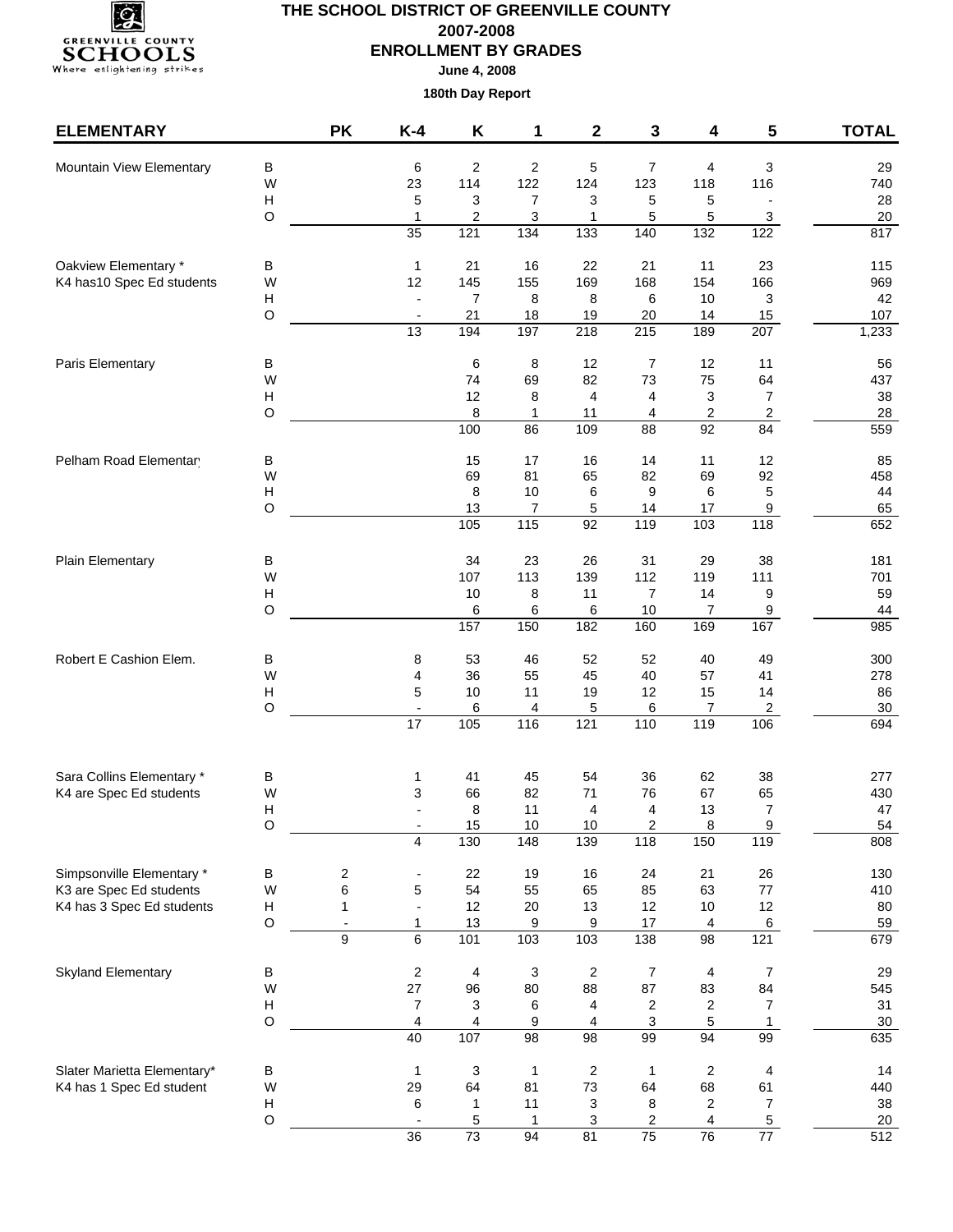

| <b>ELEMENTARY</b>            |                           | <b>PK</b> | $K-4$                                      | Κ                         | 1                       | $\mathbf 2$            | 3                             | 4                        | 5                   | <b>TOTAL</b>                 |
|------------------------------|---------------------------|-----------|--------------------------------------------|---------------------------|-------------------------|------------------------|-------------------------------|--------------------------|---------------------|------------------------------|
| <b>Sterling School</b>       | В                         |           |                                            |                           |                         |                        | 4                             |                          | $\mathbf{1}$        | $\sqrt{5}$                   |
|                              | W                         |           |                                            |                           |                         |                        | 65                            | 69                       | 68                  | 202                          |
|                              | Н                         |           |                                            |                           |                         |                        | $\overline{a}$                | $\overline{\phantom{a}}$ | $\blacksquare$      |                              |
|                              | $\circ$                   |           |                                            |                           |                         |                        | 5                             | 3                        | $\sqrt{5}$          | 13                           |
|                              |                           |           |                                            |                           |                         |                        | 74                            | 72                       | 74                  | 220                          |
| Stone Academy *              | В                         |           | $\overline{\mathbf{c}}$                    | 16                        | 16                      | 21                     | 21                            | 21                       | 33                  | 130                          |
| K4 has 9 Spec Ed students    | W                         |           | 4                                          | 46                        | 56                      | 67                     | 64                            | 72                       | 57                  | 366                          |
|                              | $\boldsymbol{\mathsf{H}}$ |           | 4                                          | $\ensuremath{\mathsf{3}}$ | 4                       |                        | 4                             | $\mathbf 1$              | $\overline{c}$      | 18                           |
|                              | $\circ$                   |           | $\boldsymbol{2}$<br>12                     | 6<br>71                   | 8<br>84                 | 4<br>$\overline{92}$   | 6<br>95                       | $\boldsymbol{7}$<br>101  | $\,$ 5 $\,$<br>97   | 38<br>552                    |
|                              |                           |           |                                            |                           |                         |                        |                               |                          |                     |                              |
| Sue Cleveland Elementary     | В<br>W                    |           |                                            | 34<br>47                  | 41<br>65                | 35<br>57               | 30<br>62                      | 23<br>51                 | 41<br>56            | 204<br>338                   |
|                              | $\boldsymbol{\mathsf{H}}$ |           |                                            | $\overline{\mathbf{c}}$   | $\overline{\mathbf{c}}$ | 1                      | $\overline{\phantom{a}}$      | 2                        | $\overline{c}$      | 9                            |
|                              | $\circ$                   |           |                                            | 6                         | 2                       | 4                      | 2                             | 3                        | $\overline{c}$      | 19                           |
|                              |                           |           |                                            | 89                        | 110                     | $\overline{97}$        | 94                            | 79                       | 101                 | 570                          |
| Summit Drive Elementary*     | B                         |           | $\mathbf 5$                                | 18                        | $\overline{7}$          | 14                     | 14                            | 17                       | 12                  | 87                           |
| K4 has 4 Spec Ed students    | W                         |           | 3                                          | 32                        | 28                      | 32                     | 31                            | 34                       | 19                  | 179                          |
|                              | Н                         |           | 12                                         | 16                        | 11                      | 14                     | 9                             | 11                       | 4                   | 77                           |
|                              | $\circ$                   |           | $\overline{\phantom{a}}$<br>20             | 7<br>$\overline{73}$      | 4<br>50                 | $\blacksquare$<br>60   | 2<br>56                       | 3<br>65                  | $\mathbf{1}$<br>36  | 17<br>360                    |
|                              |                           |           |                                            |                           |                         |                        |                               |                          |                     |                              |
| <b>Taylors Elementary</b>    | В<br>W                    |           | 3                                          | 28<br>73                  | 24                      | 28                     | 24                            | 24                       | 22<br>58            | 153                          |
|                              | $\boldsymbol{\mathsf{H}}$ |           | 8<br>$\overline{7}$                        | 3                         | 95<br>11                | 55<br>18               | 60<br>$\overline{7}$          | 66<br>21                 | 16                  | 415<br>83                    |
|                              | O                         |           | $\mathbf{1}$                               | 12                        | 11                      | $10$                   | 11                            | 4                        | $\overline{4}$      | 53                           |
|                              |                           |           | 19                                         | 116                       | 141                     | $\frac{111}{111}$      | 102                           | $\frac{115}{115}$        | 100                 | 704                          |
| Thomas E Kerns Elementary    | B                         |           | 8                                          | 73                        | 77                      | 72                     | 44                            | 68                       | 62                  | 404                          |
|                              | W                         |           | 5                                          | 22                        | 20                      | 26                     | 23                            | 19                       | 24                  | 139                          |
|                              | $\boldsymbol{\mathsf{H}}$ |           | 5                                          | 15                        | 20                      | 13                     | 6                             | 9                        | 13                  | 81                           |
|                              | $\circ$                   |           | $\overline{\mathbf{c}}$<br>$\overline{20}$ | 12<br>122                 | 6<br>123                | 5<br>$\frac{116}{116}$ | 3<br>76                       | 11<br>107                | $\mathbf{3}$<br>102 | 42<br>666                    |
|                              |                           |           |                                            |                           |                         |                        |                               |                          |                     |                              |
| <b>Tigerville Elementary</b> | В                         |           | 1                                          | $\overline{\phantom{a}}$  | $\mathbf{1}$            | 3                      |                               |                          |                     | 5                            |
|                              | W                         |           | 18                                         | 51                        | 48                      | 55                     | 44                            | 54                       | 57                  | 327                          |
|                              | $\mathsf{H}$<br>O         |           |                                            | $\overline{a}$<br>1       | $\mathbf{1}$            | 2<br>$\overline{2}$    | 1<br>2                        |                          | $\mathbf{1}$<br>1   | $\sqrt{5}$<br>$\overline{7}$ |
|                              |                           |           | $\overline{20}$                            | 52                        | 50                      | 62                     | 47                            | 54                       | 59                  | 344                          |
| <b>Washington Center</b>     | B                         |           |                                            | 2                         | $\overline{\mathbf{4}}$ | 3                      | 2                             | $\overline{7}$           | 7                   | 25                           |
|                              | W                         |           |                                            | $\mathbf{1}$              | 6                       | 6                      | 5                             | 5                        | $\,6$               | 29                           |
|                              | Н                         |           |                                            | 2                         | 3                       |                        | $\overline{a}$                | $\overline{a}$           |                     | $\sqrt{5}$                   |
|                              | $\mathsf O$               |           |                                            | $\blacksquare$            |                         |                        | $\overline{\phantom{a}}$      |                          |                     |                              |
|                              |                           |           |                                            | $\overline{5}$            | 13                      | 9                      | $\overline{7}$                | 12                       | 13                  | 59                           |
| Welcome Elementary           | B                         |           | 3                                          | 29                        | 47                      | 41                     | 37                            | $30\,$                   | 47                  | 234                          |
|                              | W                         |           | $\overline{c}$                             | 27                        | 40                      | 33                     | 42                            | 28                       | $30\,$              | 202                          |
|                              | $\boldsymbol{\mathsf{H}}$ |           | 14                                         | 34                        | 28                      | 40                     | 23                            | $37\,$                   | 27                  | 203                          |
|                              | $\circ$                   |           | $\mathbf{1}$                               | 6                         | 6                       | 4                      | 5                             | 2                        | $\overline{3}$      | 27                           |
|                              |                           |           | 20                                         | 96                        | 121                     | 118                    | 107                           | 97                       | 107                 | 666                          |
| Westcliffe Elementary        | B                         |           | $\mathbf{1}$                               | 14                        | 13                      | $10$                   | $\boldsymbol{7}$              | 9                        | $10\,$              | 64                           |
|                              | W                         |           | $10$                                       | 21                        | 16                      | 28                     | 20                            | 17                       | 22                  | 134                          |
|                              | $\mathsf{H}$<br>$\circ$   |           | 9                                          | 11                        | 18                      | $10$                   | 16                            | $13$                     | $10\,$              | 87                           |
|                              |                           |           | $\blacksquare$<br>20                       | 3<br>49                   | 1<br>48                 | 1<br>49                | $\overline{\mathbf{c}}$<br>45 | 2<br>41                  | 42                  | $\overline{9}$<br>294        |
|                              |                           |           |                                            |                           |                         |                        |                               |                          |                     |                              |